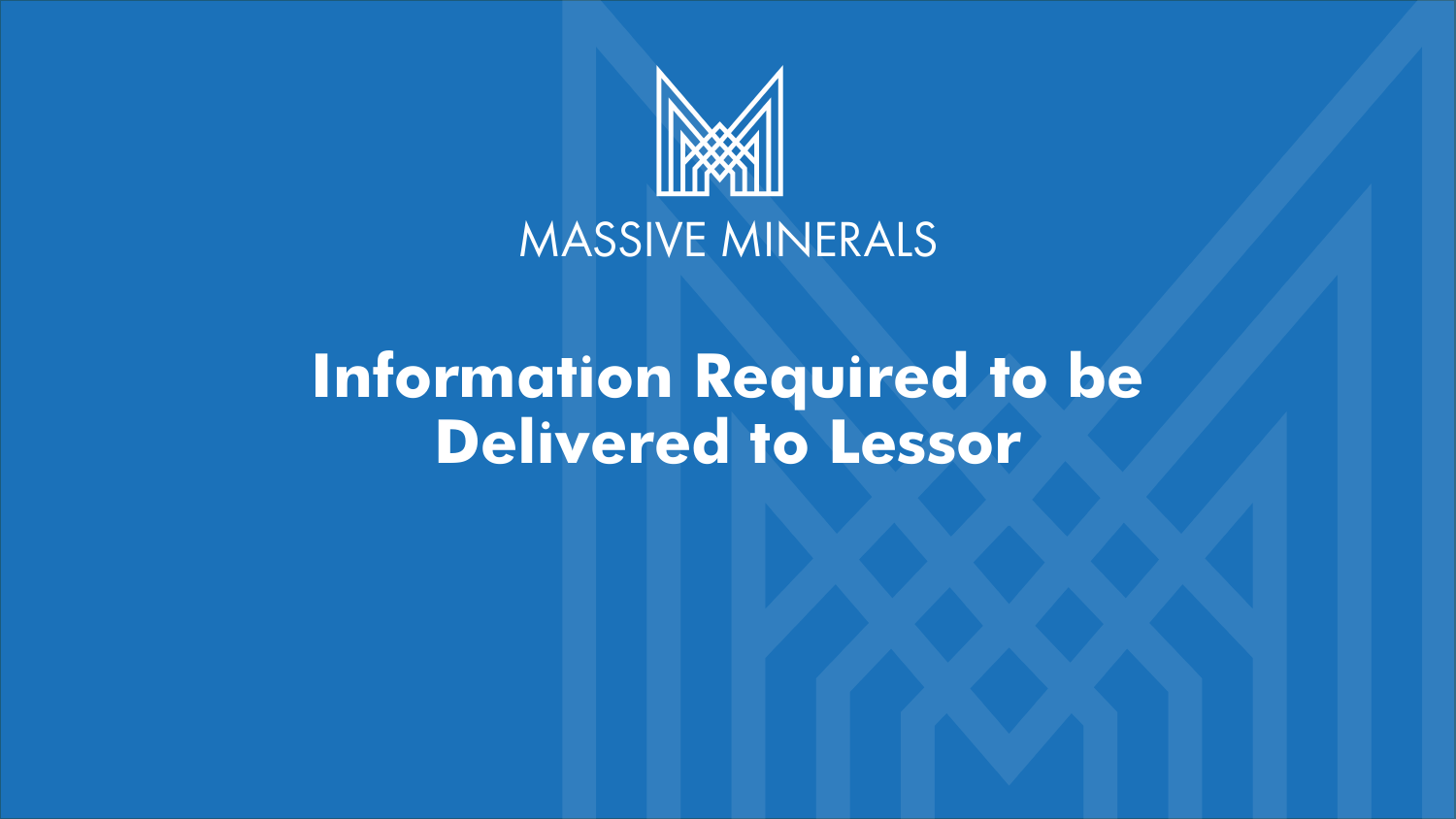

### **Roadmap**

- Information to be delivered
- When is delivery required
- Penalties for noncompliance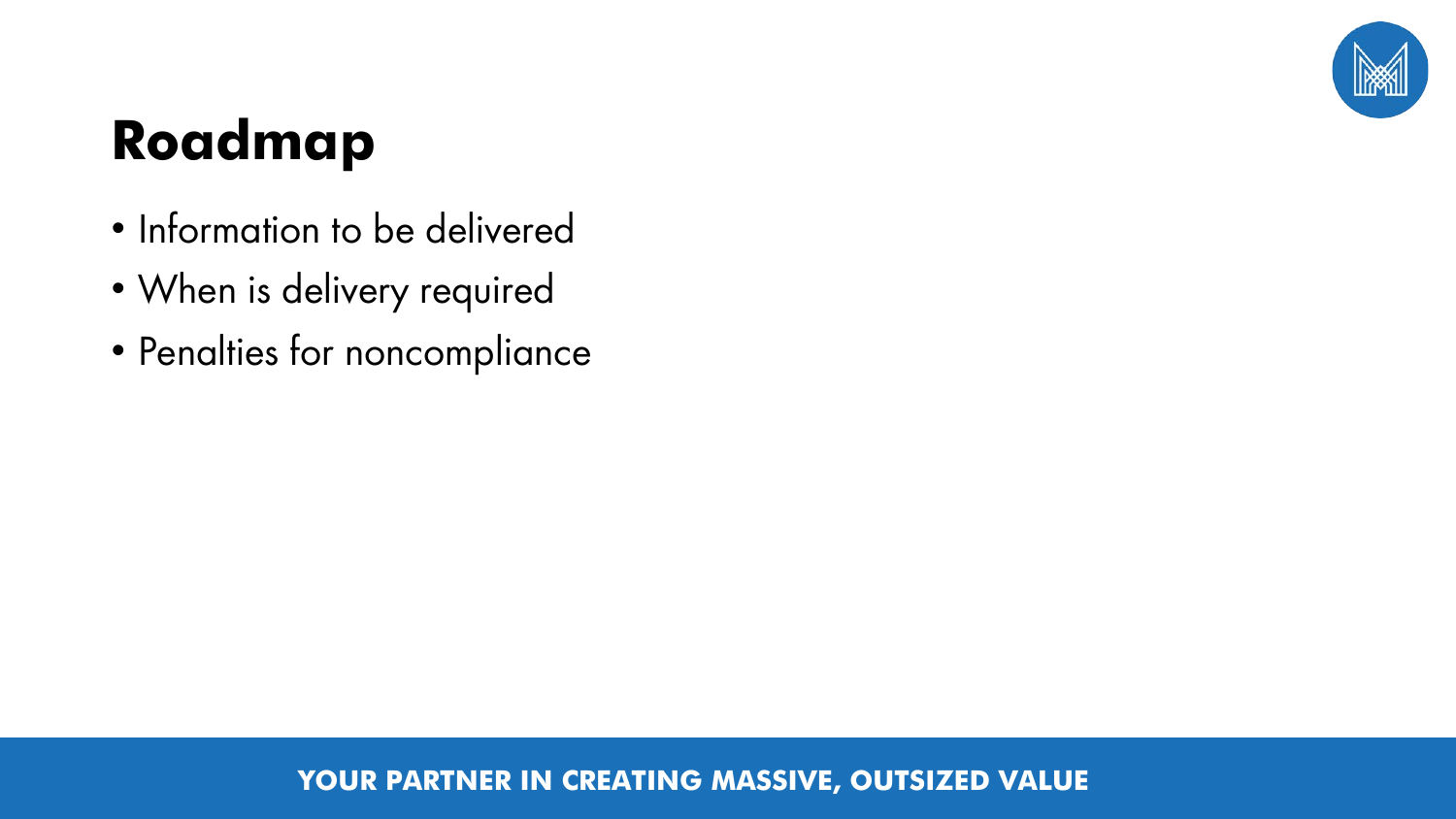

# **What do we mean by information required?**

- Reports and other information that an oil and gas Lessee is required to furnish to the Lessor either:
	- Automatically, within a reasonable or specified amount of time upon generation
	- Automatically, within a reasonable or specified amount of time after triggering event
	- Upon request from Lessor, within a reasonable or specified amount of time thereafter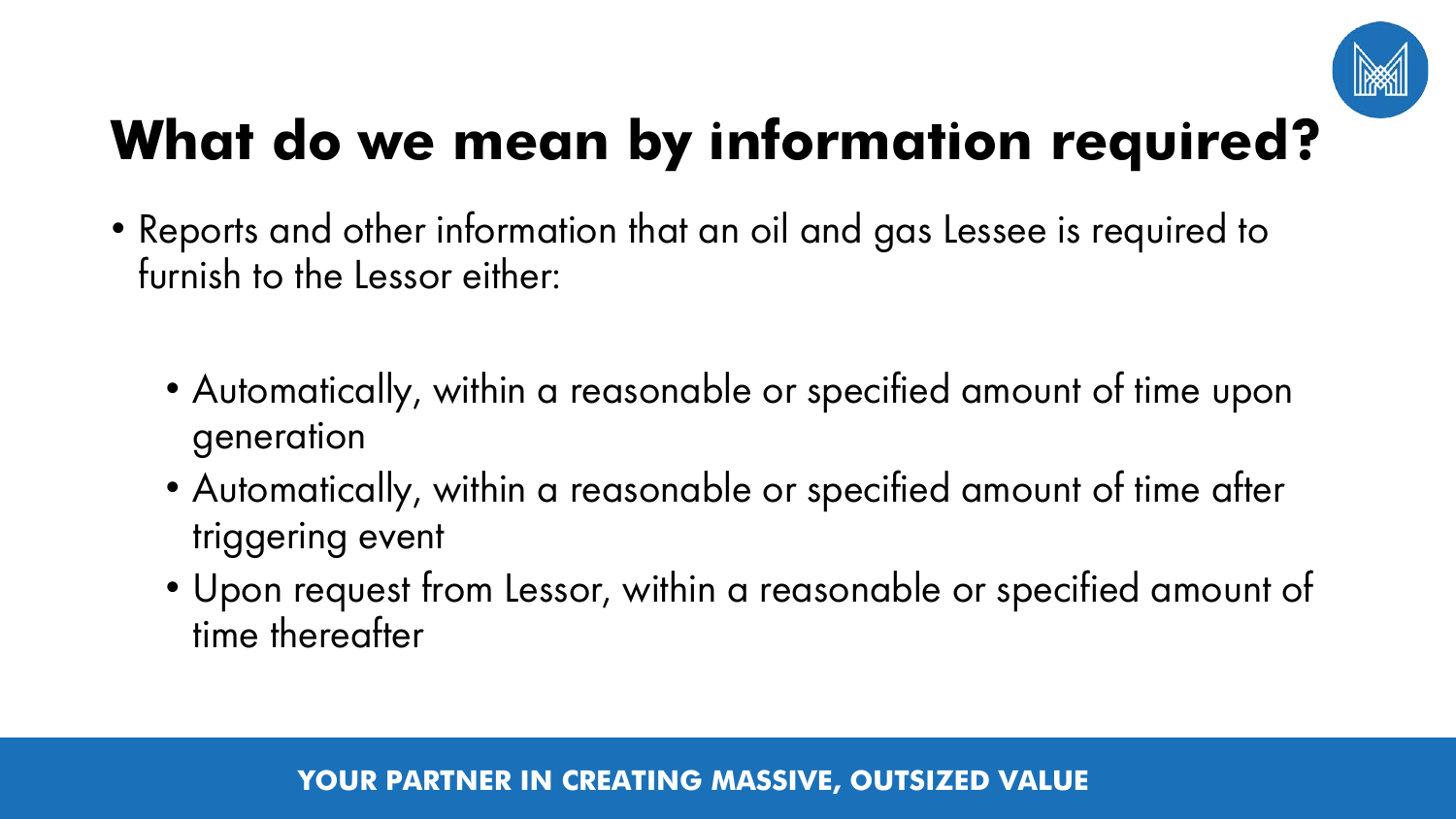

# **Who typically requires reports?**

- Federal government
- State governments
	- Leases from the Texas GLO Commissioner
	- University Lands leases
- More sophisticated fee owners

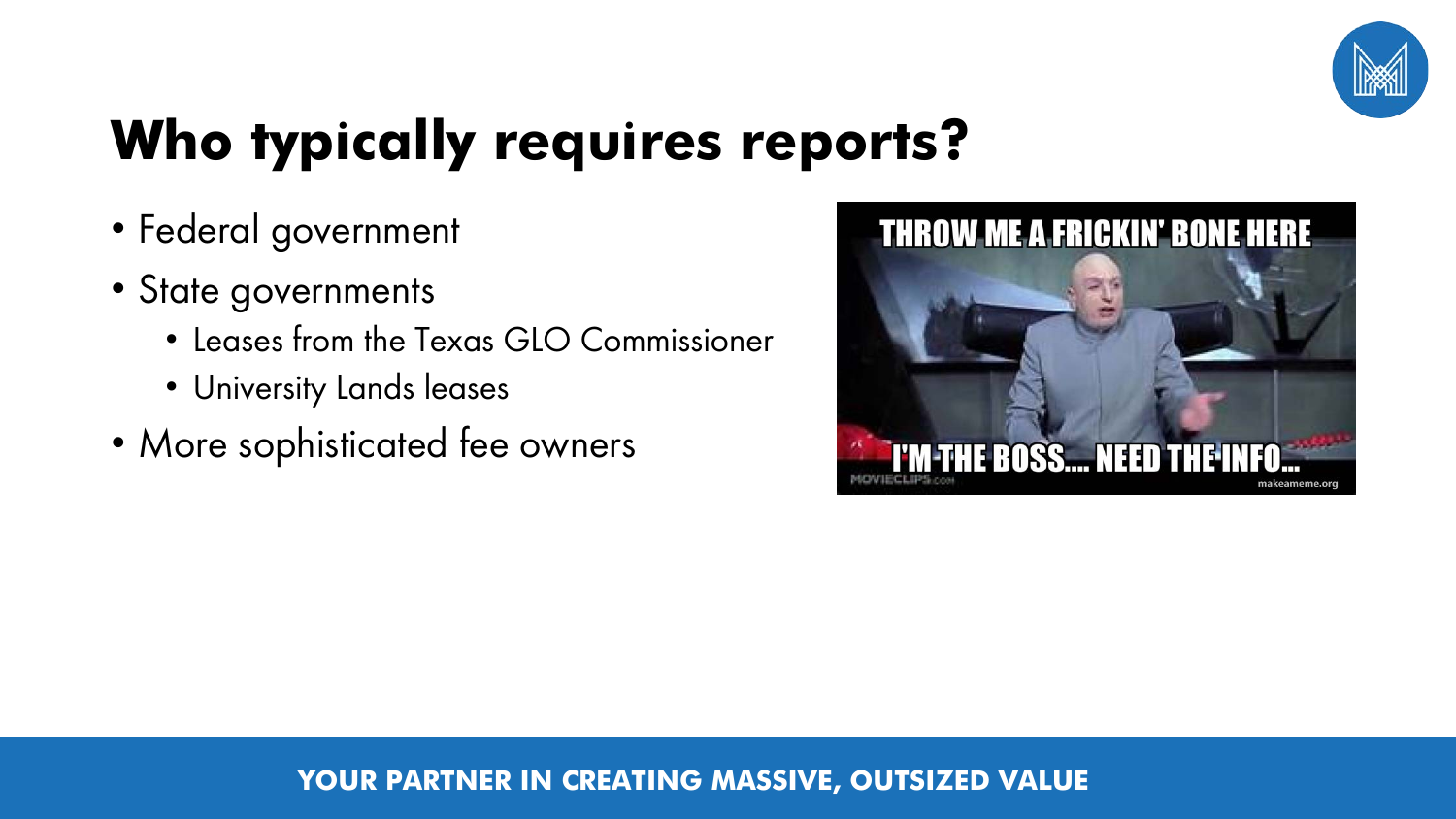

- BLM Leases (Sec. 5)
	- Contract or evidence of other arrangement for sale or disposal of production
	- Statements of amount and quality of products
	- Plats and schematic diagrams
	- Reports regarding parties in interest, expenditures, and depreciation costs
	- Daily drilling record, log, well surveys, and tests
	- Record of subsurface investigations
	- Books, accounts, maps, and records
	- Contracts, sales agreements, accounting records, billings, invoices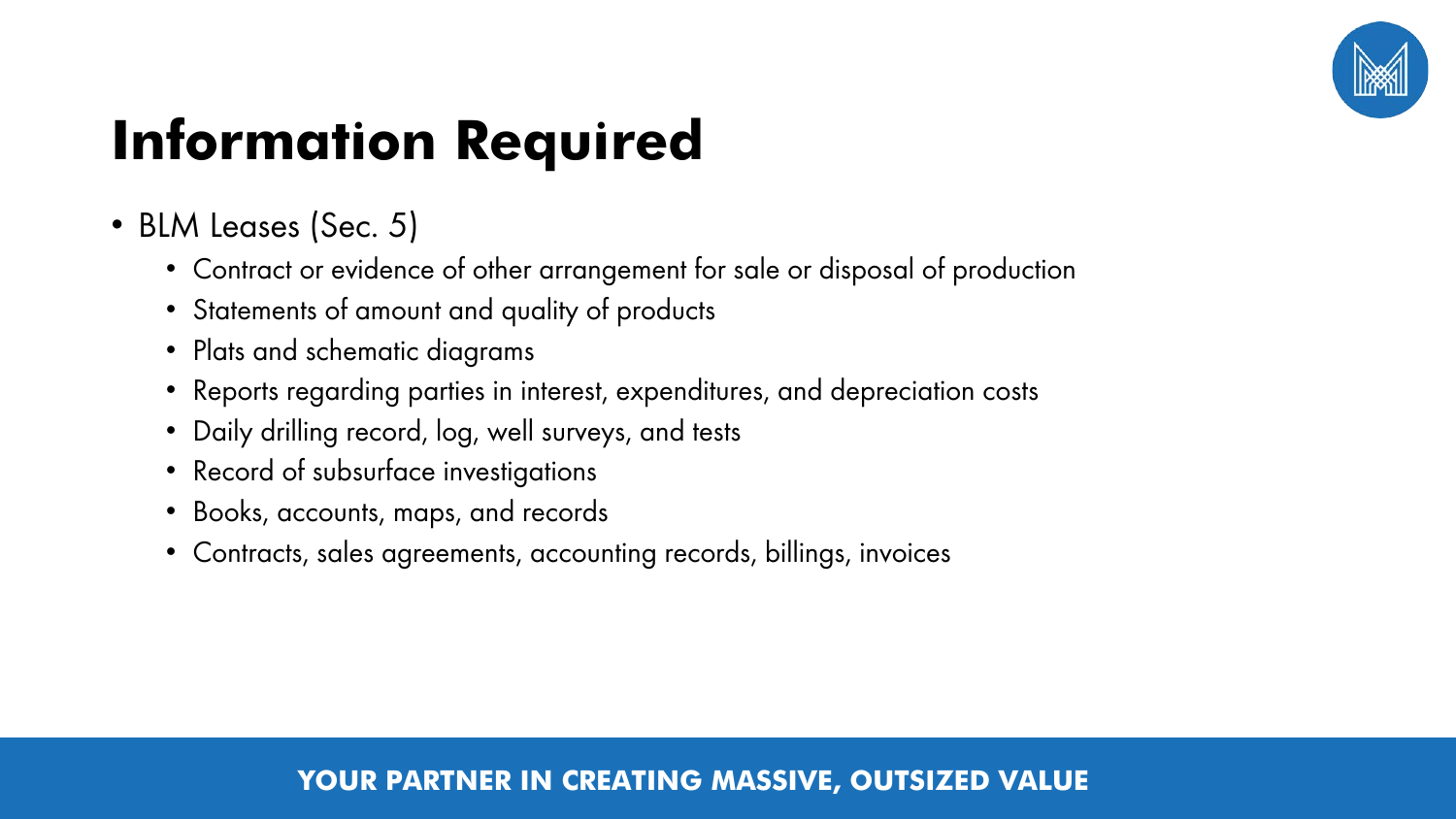

- GLO Leases (Rel. Act Para. 6)
	- Oil and Gas Reserves estimates
	- Copies of contracts under which gas is sold
	- All other contracts
	- Well, tank, pool, meter, and pipeline info
	- Written notice of operations
		- Including copies of RRC forms for applications to drill
	- Copies of well tests, completion reports, and plugging reports
	- Division orders
	- Records, memoranda, accounts, reports, cuttings and cores, etc.
	- Well logs
	- (Para. 5, 7(c), 17) Affidavit/reports confirming gross amount and disposition; releases; assignments.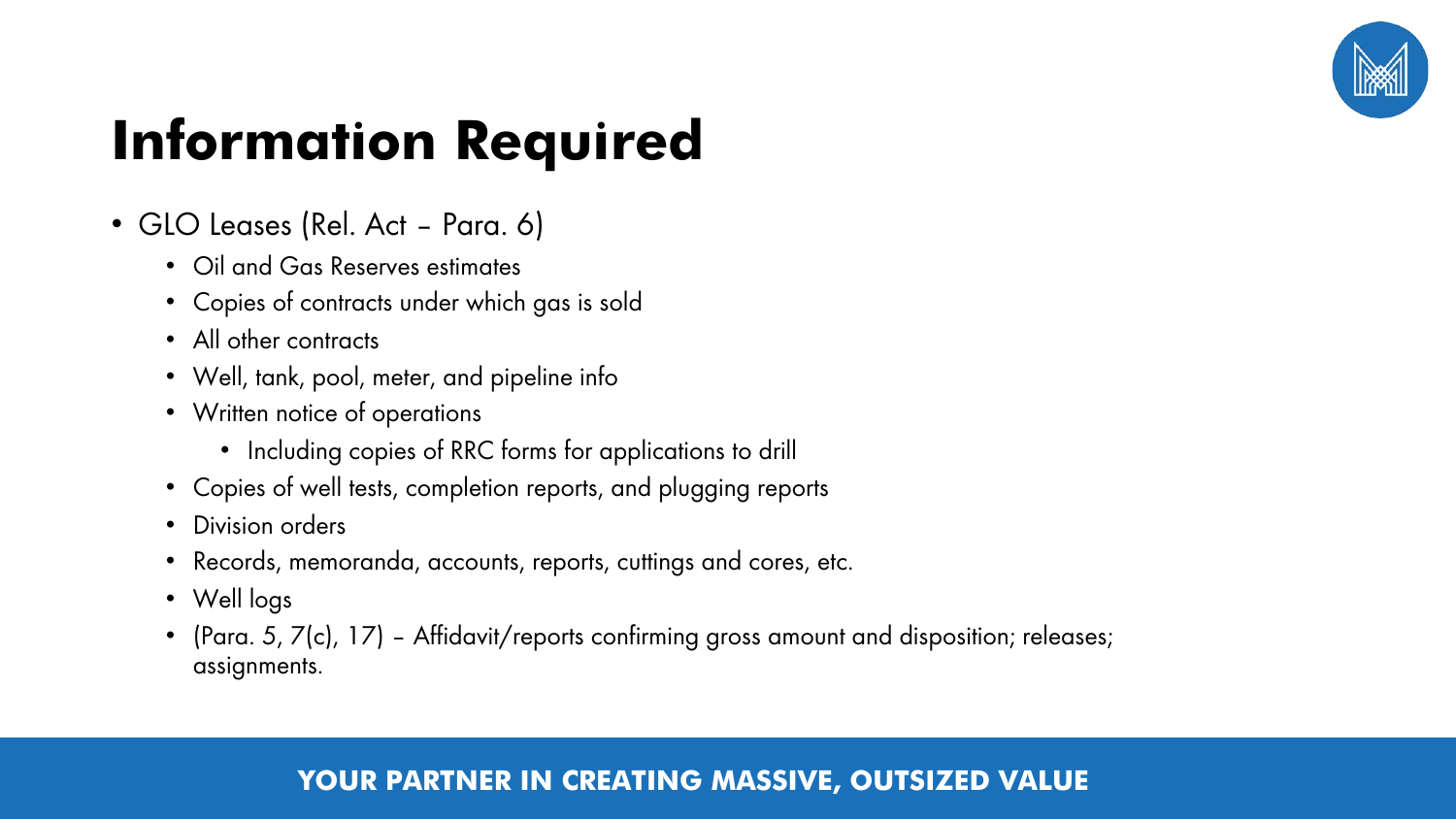

- University Lands Lease (Para 6(a))
	- Records, information, applicable contracts and all other materials
	- Any data or information related to all of Lessee's operations and activities under the Lease
	- Lessee's books, records, accounts, and agreements
	- Royalty payment report
	- (Para 8) partial releases / designation of Production Acreage / recorded release documents
	- (Para 10(i)) written estimate of Lessee's subsurface water, caliche, gravel, and sand needs
	- (Para  $15(a)$ ) recorded copies of assignments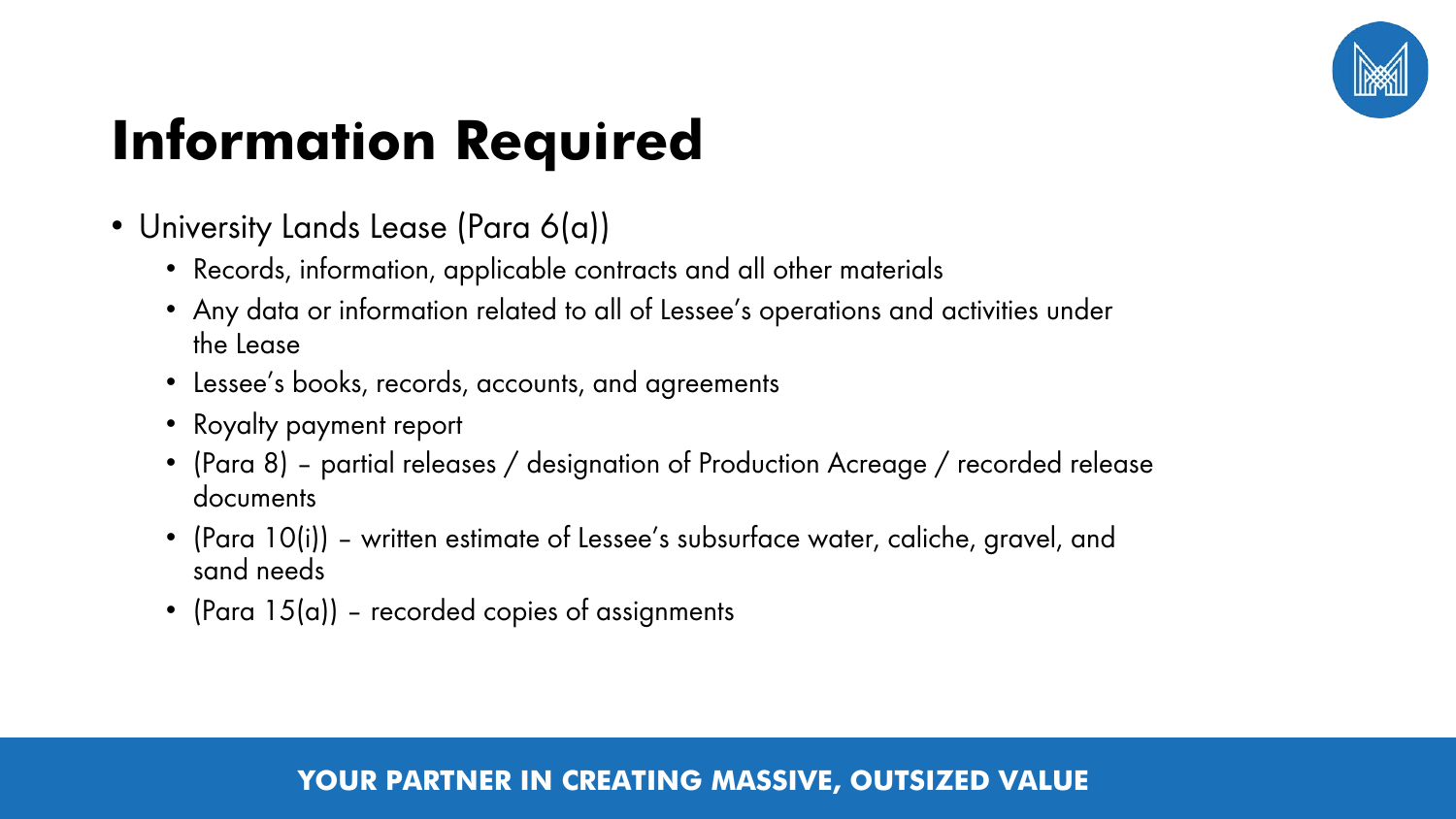

#### • Fee owners

20. Access to Information. Lessee agrees to furnish to Lessor, upon reasonable written request, daily drilling reports, copies of all logs run, and surveys made pertaining to wells drilled on the leased premises, and copies of reports and forms filed by Lessee with the state regulatory agencies in connection with such wells. Lessor agrees to hold all such information confidential so long as this Lease is in force as to any part of the leased premises or until such information is otherwise publicly available, whichever occurs first. Lessee shall also provide Lessor, upon Lessor's written request, free of charge, copies of any title opinions and abstracts pertaining to the leased premises obtained by Lessee.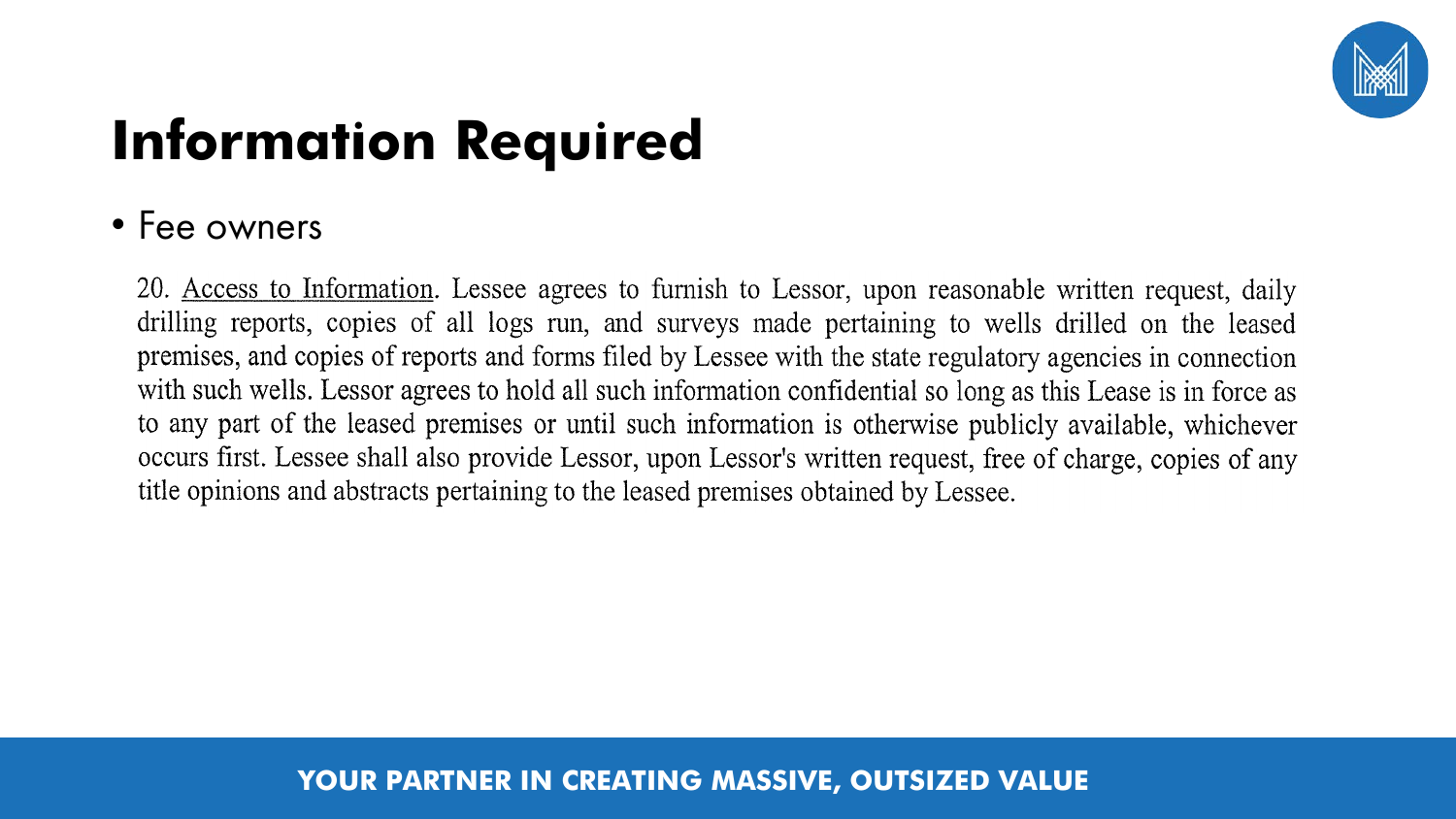

#### • Fee owners

36. Lessee agrees to keep Lessor fully informed regarding any sales of production to any subsidiary, any arrangement by which Lessee sells the production and then requires any part of it or the right to receive the proceeds of any part of it, any arrangement whereby Lessee is paid any payment in lieu of production or any payment for a buy down of a contract or as a bonus for entering into the contract, any take or pay agreement Lessee may make and any take or pay payments Lessee may receive thereunder, and all other agreements and arrangements whereby Lessee receives any benefit or profit from the sale or other disposition of production or its proceeds which Lessee does not share with the royalty owners, whether or not Lessee believes that such payment or benefit is required to be shared with the royalty owners, all wells on adjacent land which are draining the leased premises or all wells in which Lessee has any interest which are or may be draining the leased premises even though they are not on adjacent land, or water flood and other secondary recovery operations on adjacent lands or in the field which might affect production from any well on the leased premises, and any other conditions or operations in the area which will or in reasonable probability may adversely affect the production from any well or wells on the leased premises of which Lessee has or acquires knowledge. No cause of action, which any royalty owner may have based upon anything required to be disclosed under this paragraph, shall accrue until Lessee complies with the provisions of this paragraph or until such Lessor acquires actual notice of the facts upon which such cause of action is based.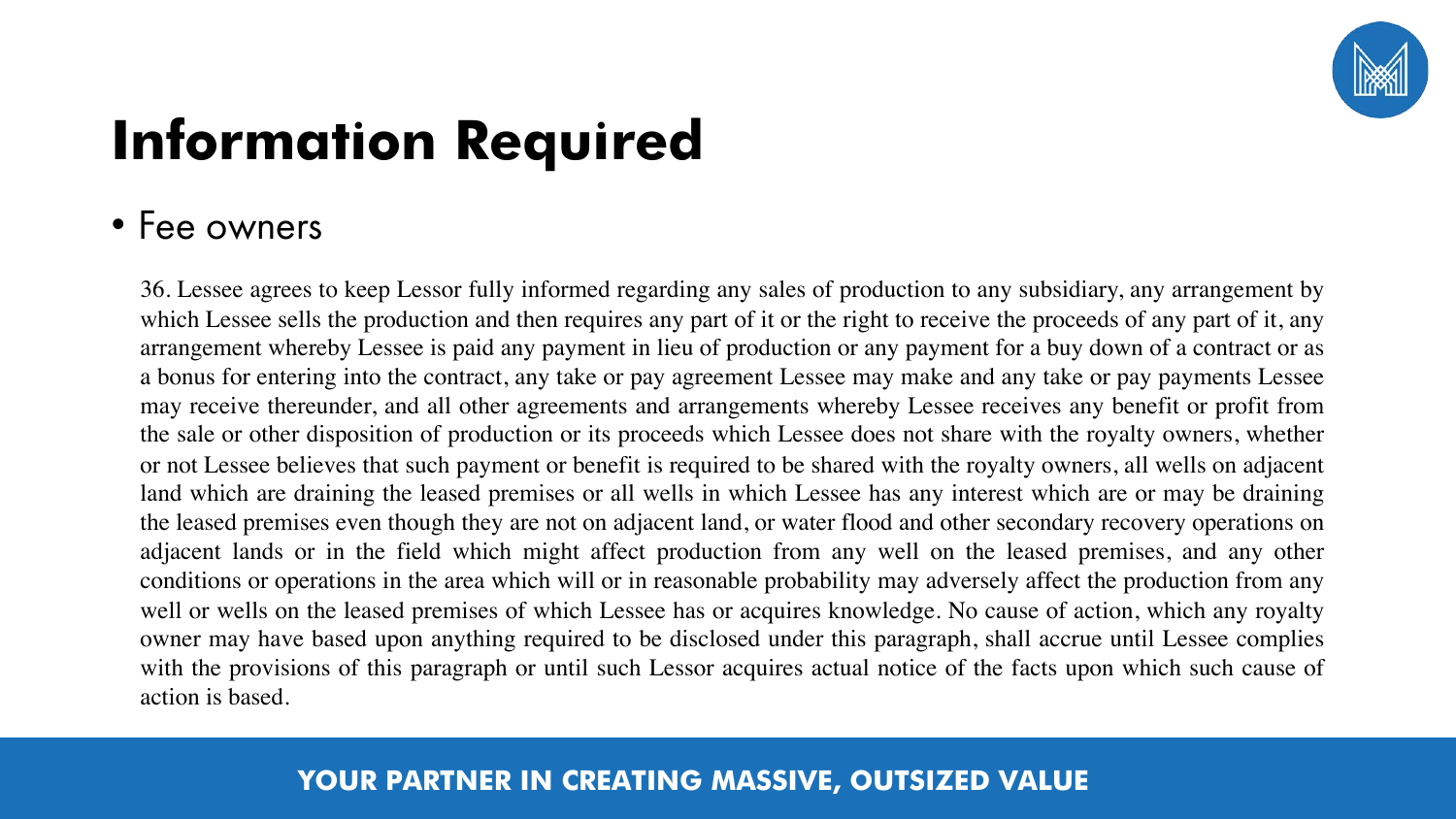

- Automatically upon generation or occurrence of a triggering event:
	- Operator shall submit reports or copies of all daily drilling or activity reports, records, memoranda, accounts, core analysis, drill stem tests, mud or sample logs, deviation surveys or other information relative to the drilling and completion operations conducted on the leased premises.
	- Drilling or activity reports are to be transmitted on a daily basis from the date of move-in on a location through the date of completion.
	- Operator shall submit a written notice when the status of a well changes, whether or not such a notice is filed with the Railroad Commission of Texas.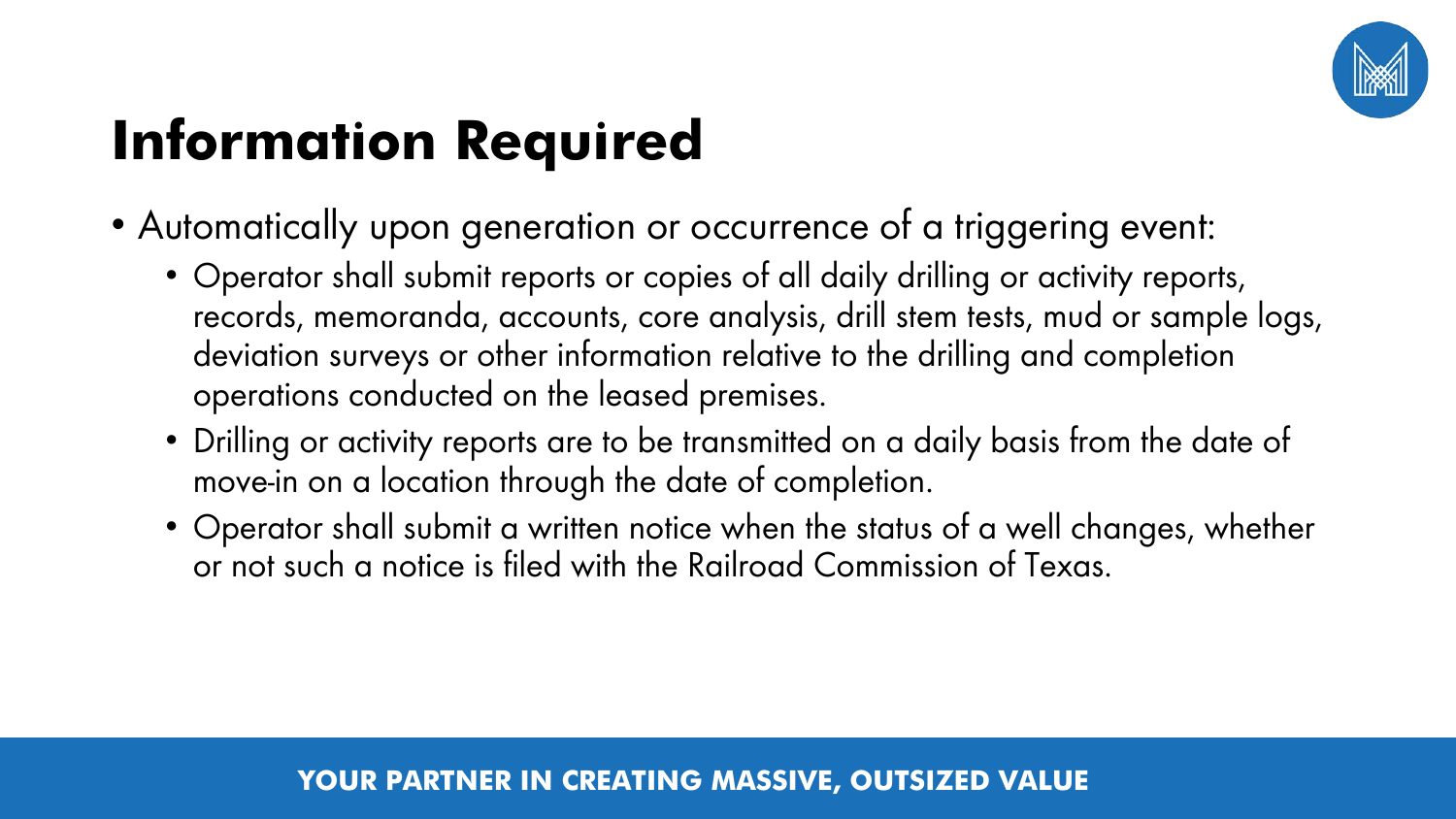

#### **When must reports be delivered?**

- Within a certain number of days after generation or occurrence of a triggering event:
	- Written notice of all operations on this lease shall be submitted to the GLO by Lessee or operator five (5) days before spud date, workover, re-entry, temporary abandonment or plug and abandonment of any well or wells. Such written notice to the GLO shall include copies of Railroad Commission forms for application to drill.
	- Lessee shall have a basic electrical log as defined by the Railroad Commission made on the bore-hole section, from the base of the surface casing to the total depth of well, of all wells drilled on the above described Leased Premises or such other log or logs as a reasonable and prudent operator would run and shall transmit a complete suite of such logs on each well to the GLO within fifteen (15) days after the making of said logs.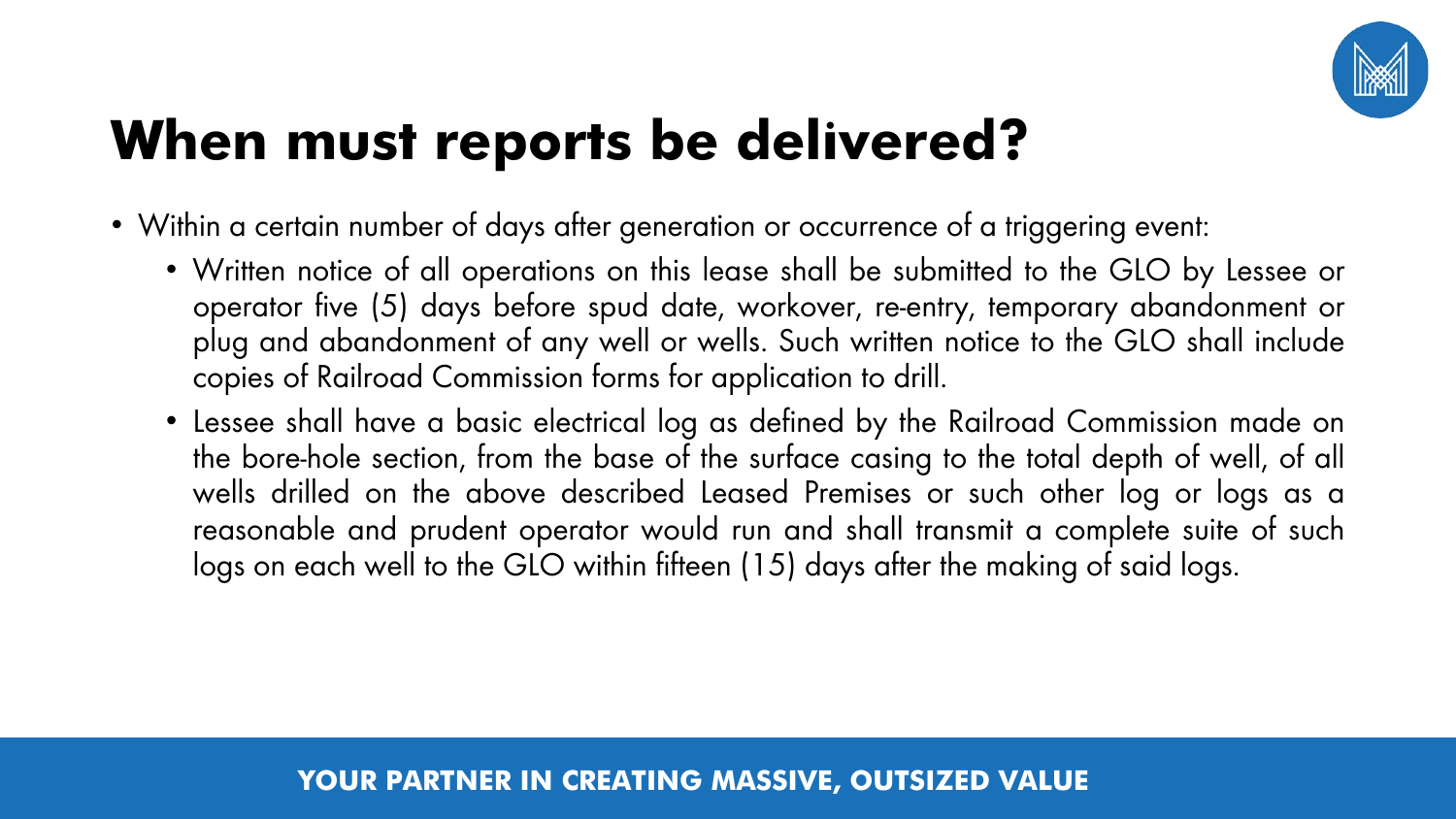

#### **When must reports be delivered?**

- Operator shall submit a digital copy of all electric, radioactive or other borehole surveys no later than fifteen (15) days after reaching the total depth for the well.
- If a well ceases to produce, or is placed on production after being shut-in, the exact nature and date of such change shall be submitted within five (5) days of such change.

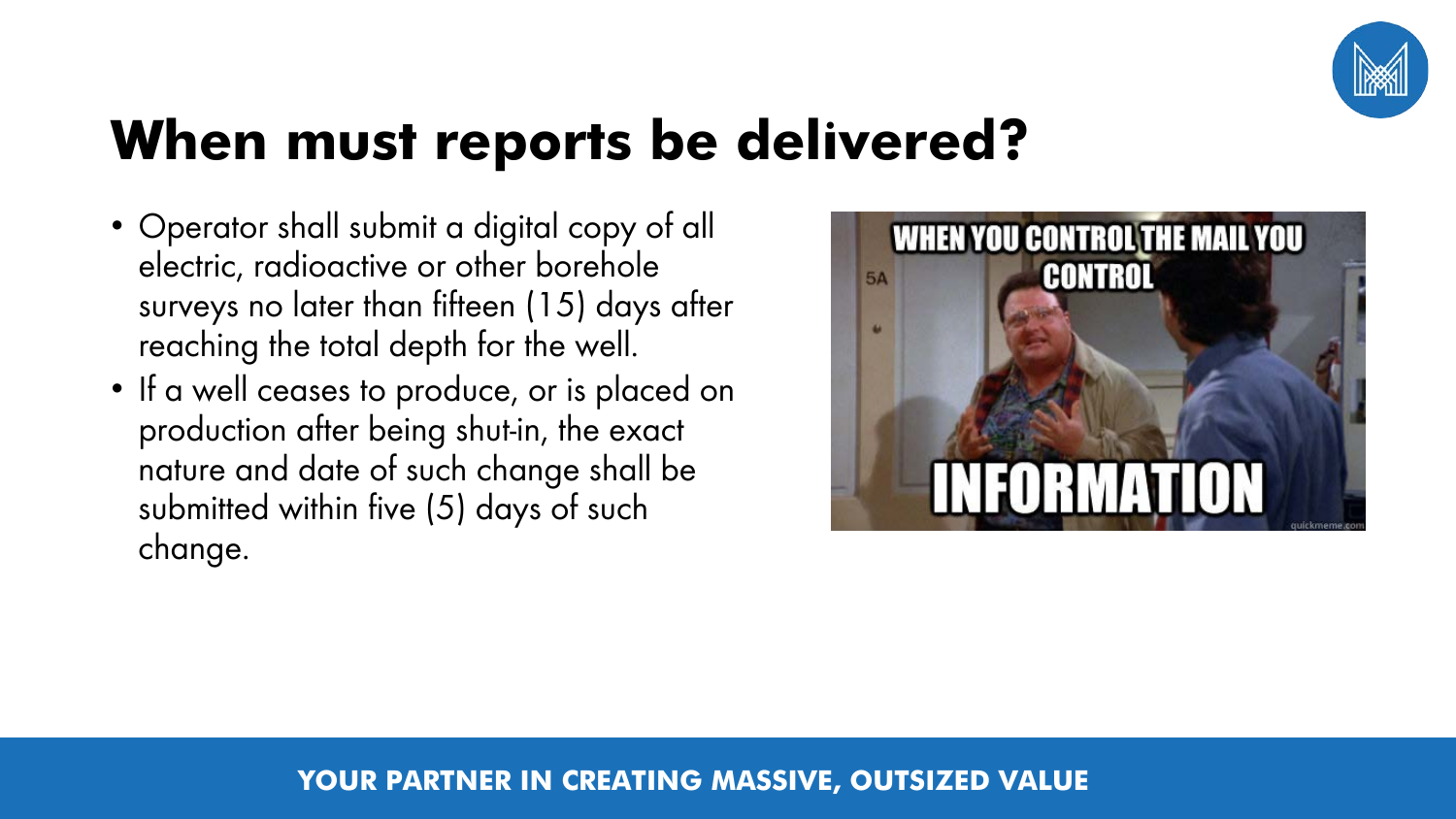

### **When must reports be delivered?**

#### • Upon request of Lessor

- At such times and in such form as lessor may prescribe, lessee must furnish detailed statements showing amounts and quality of all products removed and sold, proceeds therefrom, and amount used for production purposes or unavoidably lost.
- Lessee must maintain, and make available to the GLO upon request, copies of all documents, records or reports confirming the Gross Production, disposition and market value including Gas meter readings, pipeline receipts, Gas line receipts and other checks or memoranda of the amount produced and put into pipelines, tanks, or pools and Gas lines or Gas storage, and any other reports or records which the GLO may require to verify the Gross Production, disposition and market value.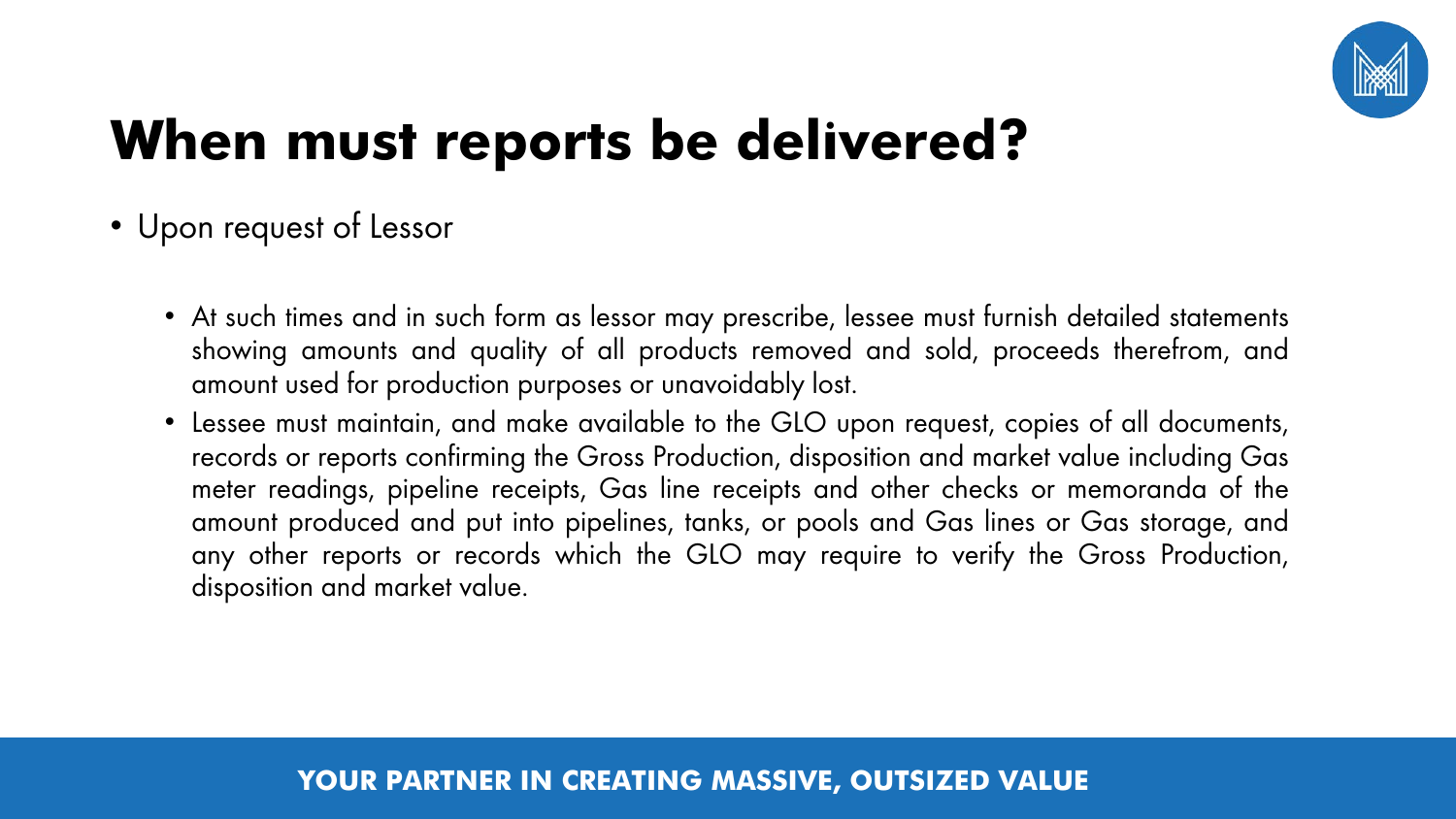

#### **Well/Lease Access**

• Lessee must keep open at all reasonable times for inspection by any representative of lessor, the leased premises and all wells, improvements, machinery, and fixtures thereon, and all books, accounts, maps, and records relative to operations, surveys, or investigations on or in the leased lands.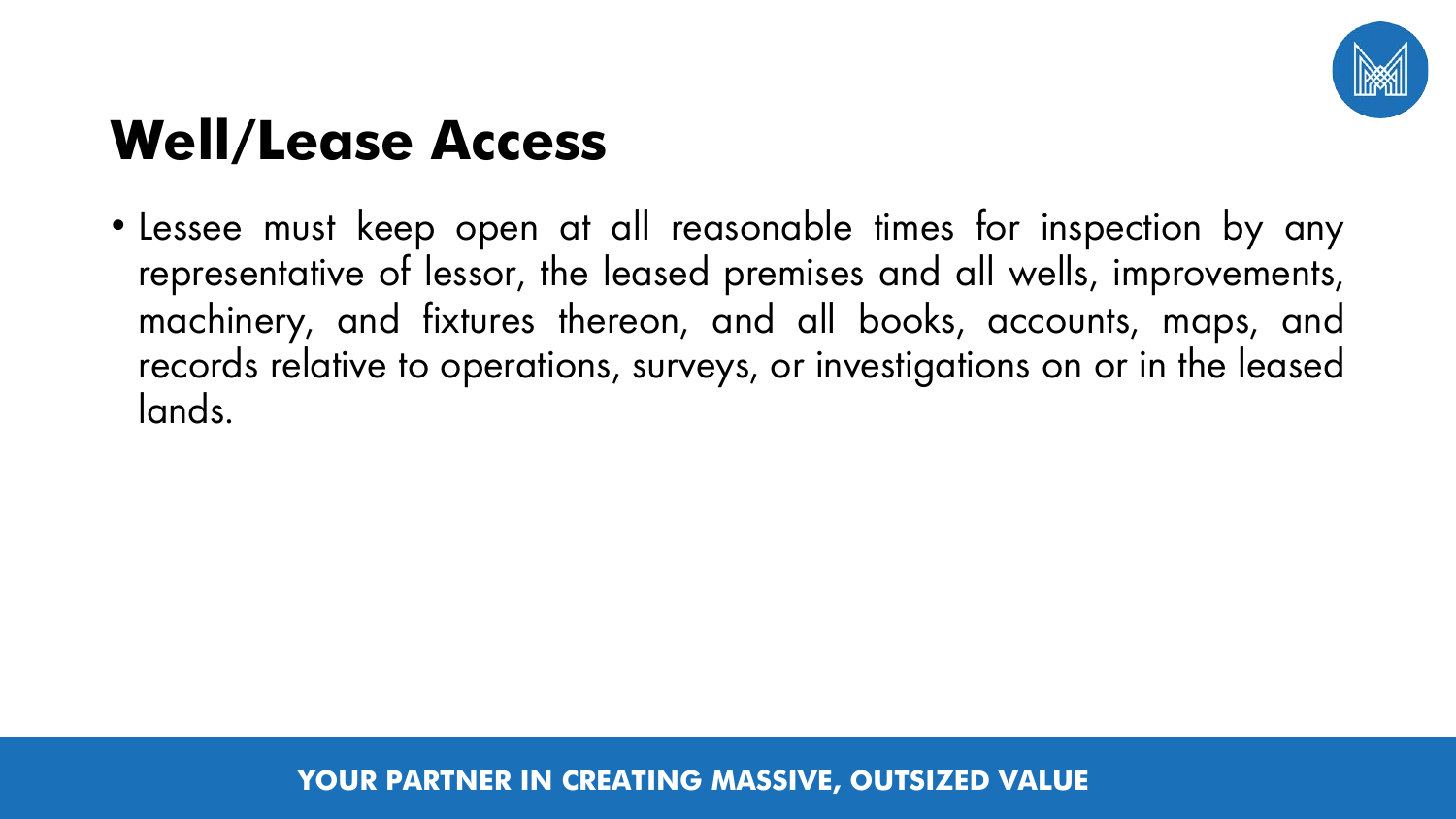

### **Consequences of Non-Compliance**

- Monetary
- Lease cancellation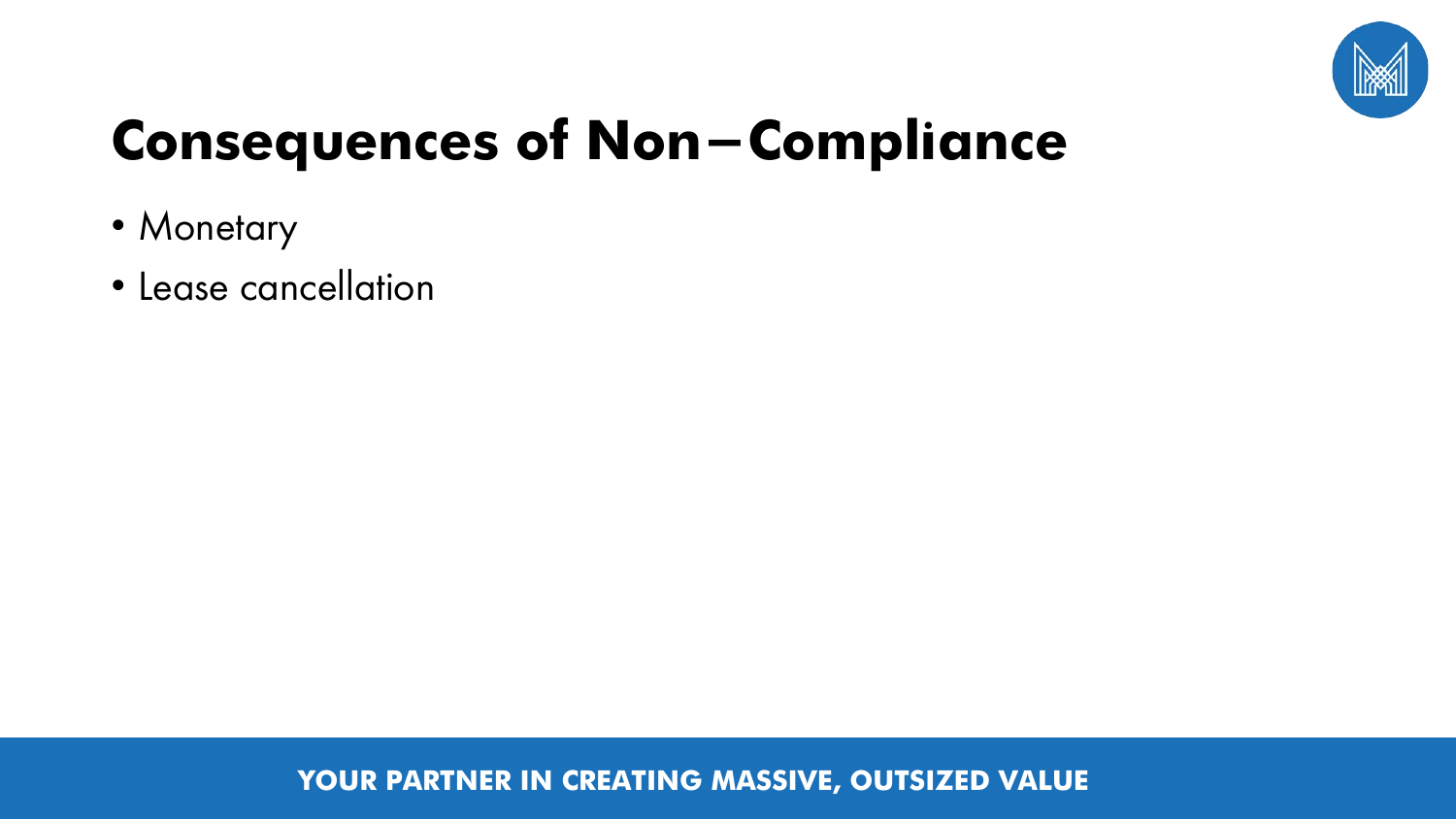

#### **Monetary**

• Lessee shall incur a penalty whenever reports, documents or other materials are not filed in the GLO when due. The penalty for late filing shall be set by the GLO administrative rule which is effective on the date when the materials were due to the GLO.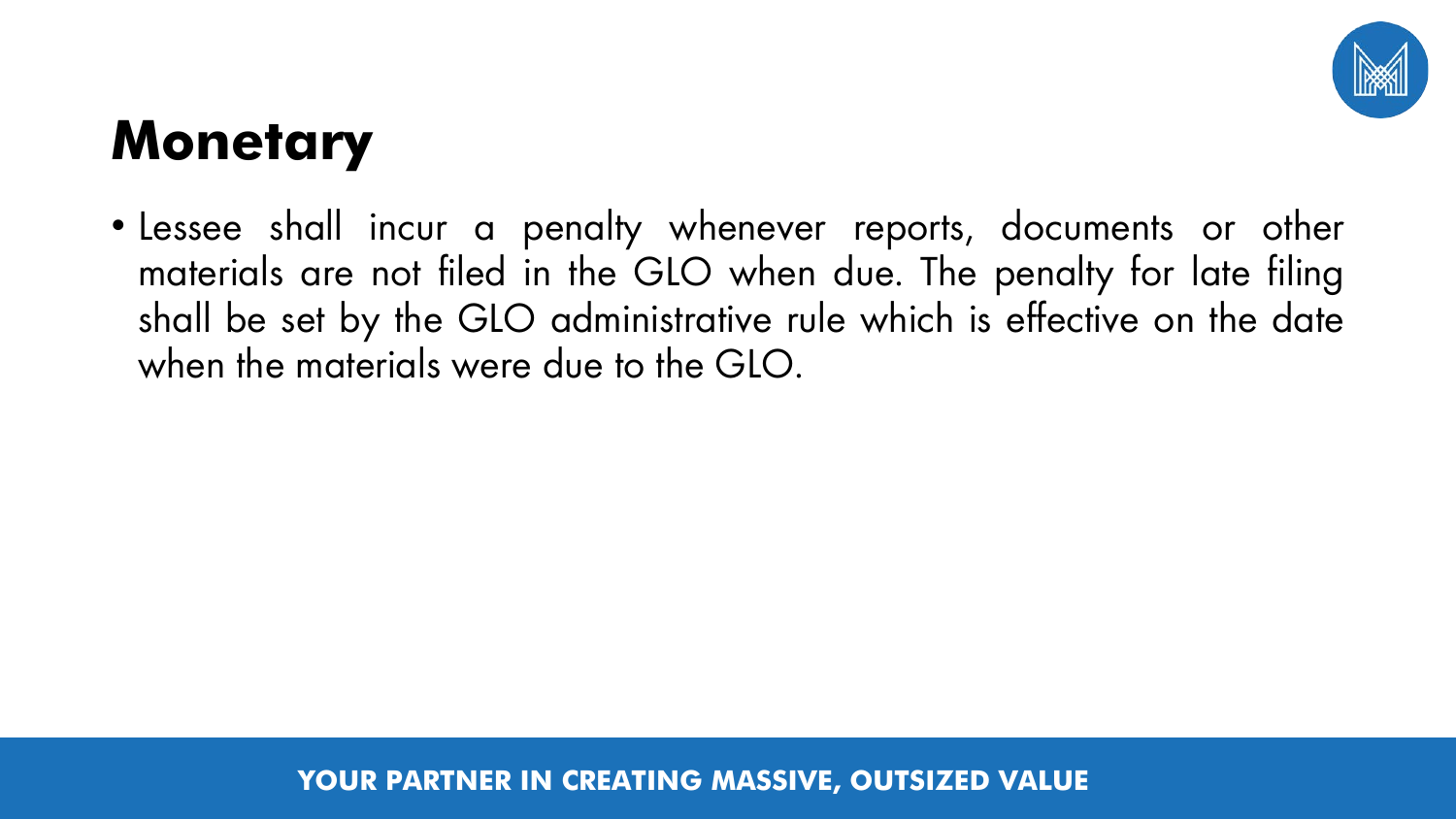

#### **Monetary**

• Lessee shall pay penalties and interest due on late royalty payments and other sums due, and for failure to provide documents, (whether physical documents or information in electronic form), as provided by law or the Rules. The right to collect penalties and interest is in addition to, and shall not in any way limit or restrict, the rights of the GLO to pursue other remedies at law or in equity, including without limitation forfeiture of this lease.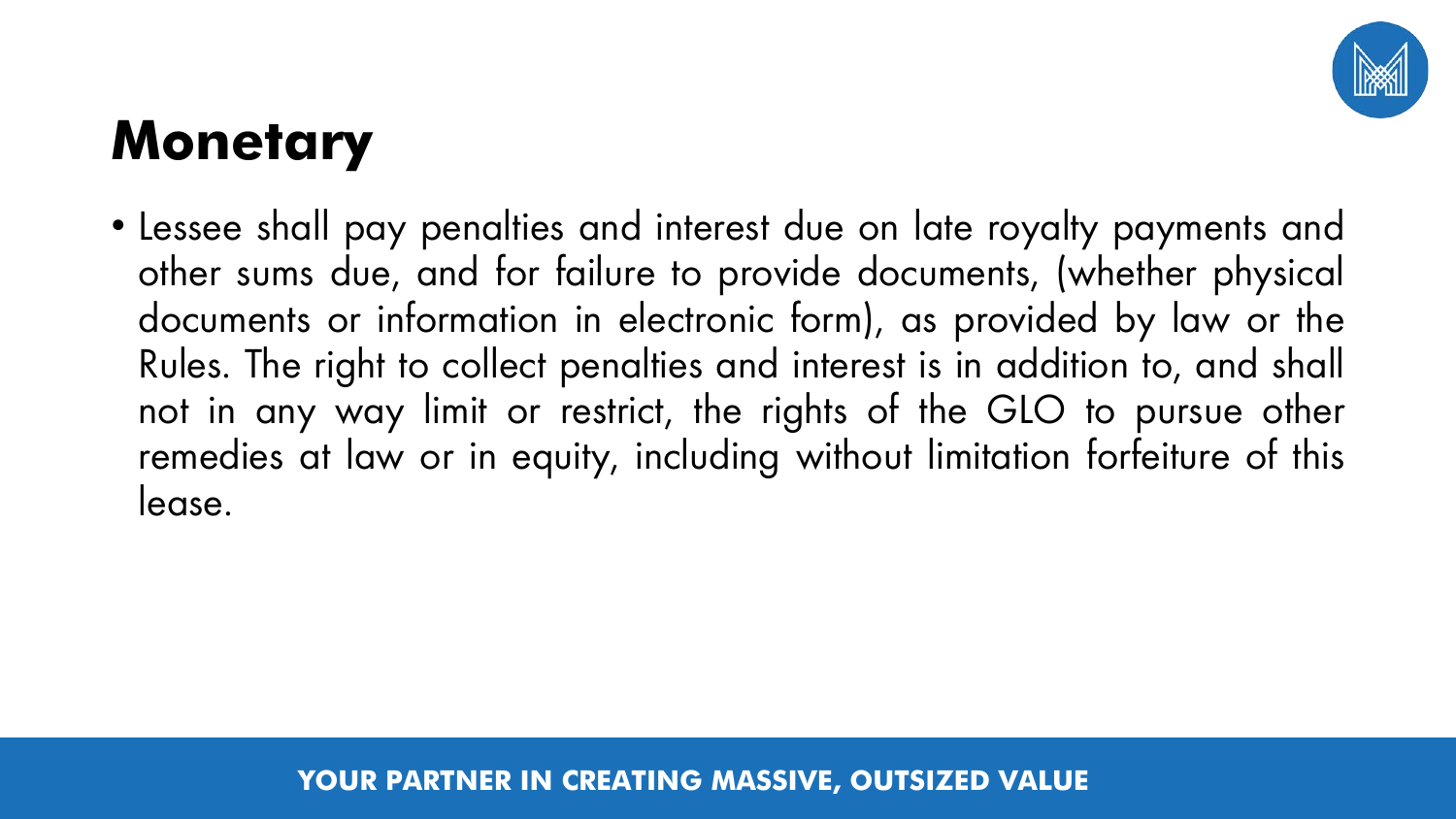

#### **Monetary**

• Failure to furnish University Lands with all logs required by the applicable lease form shall result in the lessee, at lessor's option, to reenter the well and run the required log or logs, or, require the lessee to pay to lessor the sum of \$15,000 (or the amount so prescribed in the applicable lease form).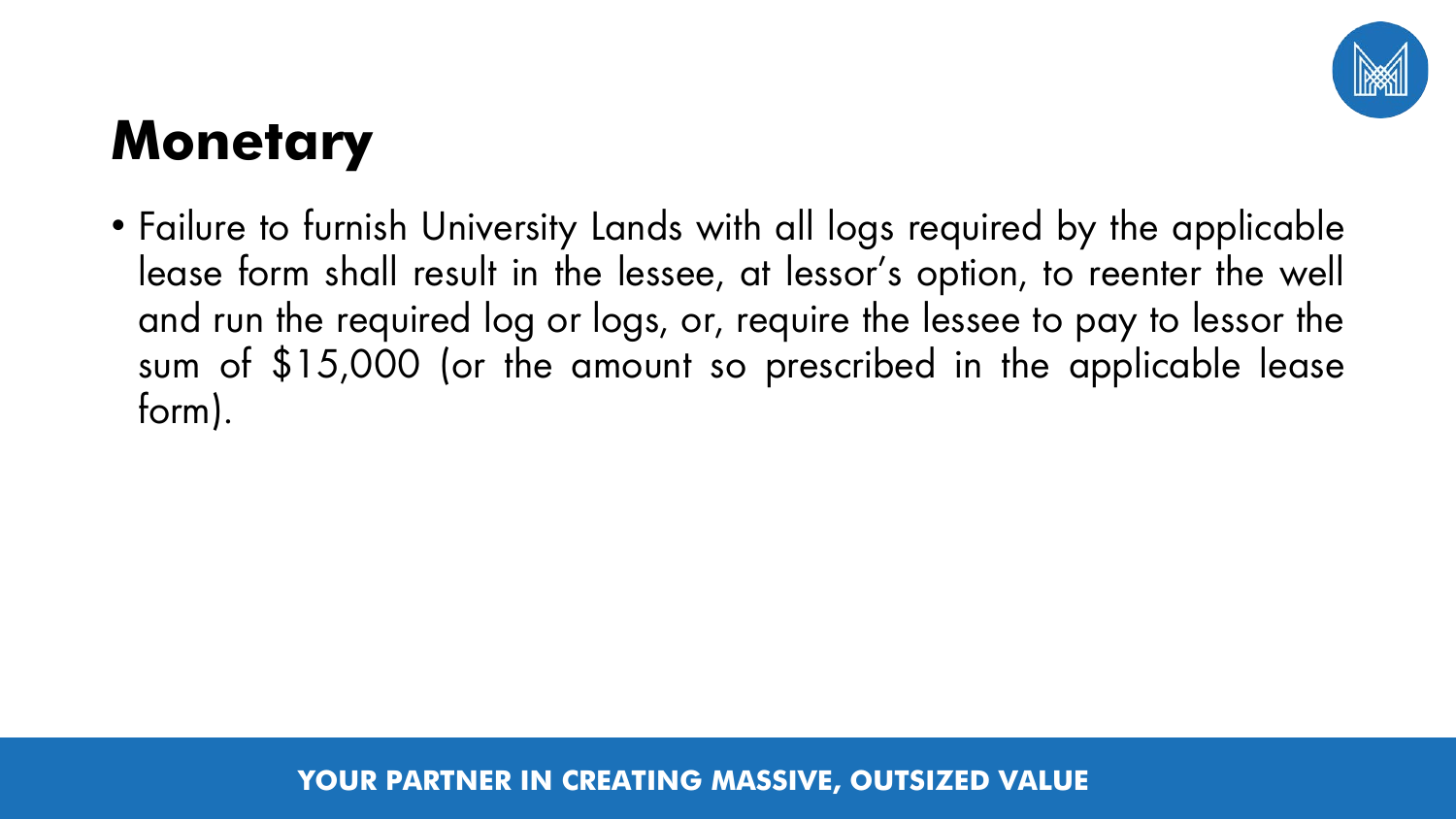

### **Lease Cancellation**

• **Proceedings in case of default -** If lessee fails to comply with any provisions of this lease, and the noncompliance continues for 30 days after written notice thereof, this lease will be subject to cancellation unless or until the leasehold contains a well capable of production of oil or gas in paying quantities, or the lease is committed to an approved cooperative or unit plan or communitization agreement which contains a well capable of production of unitized substances in paying quantities. This provision will not be construed to prevent the exercise by lessor of any other legal and equitable remedy, including waiver of the default. Any such remedy or waiver will not prevent later cancellation for the same default occurring at any other time.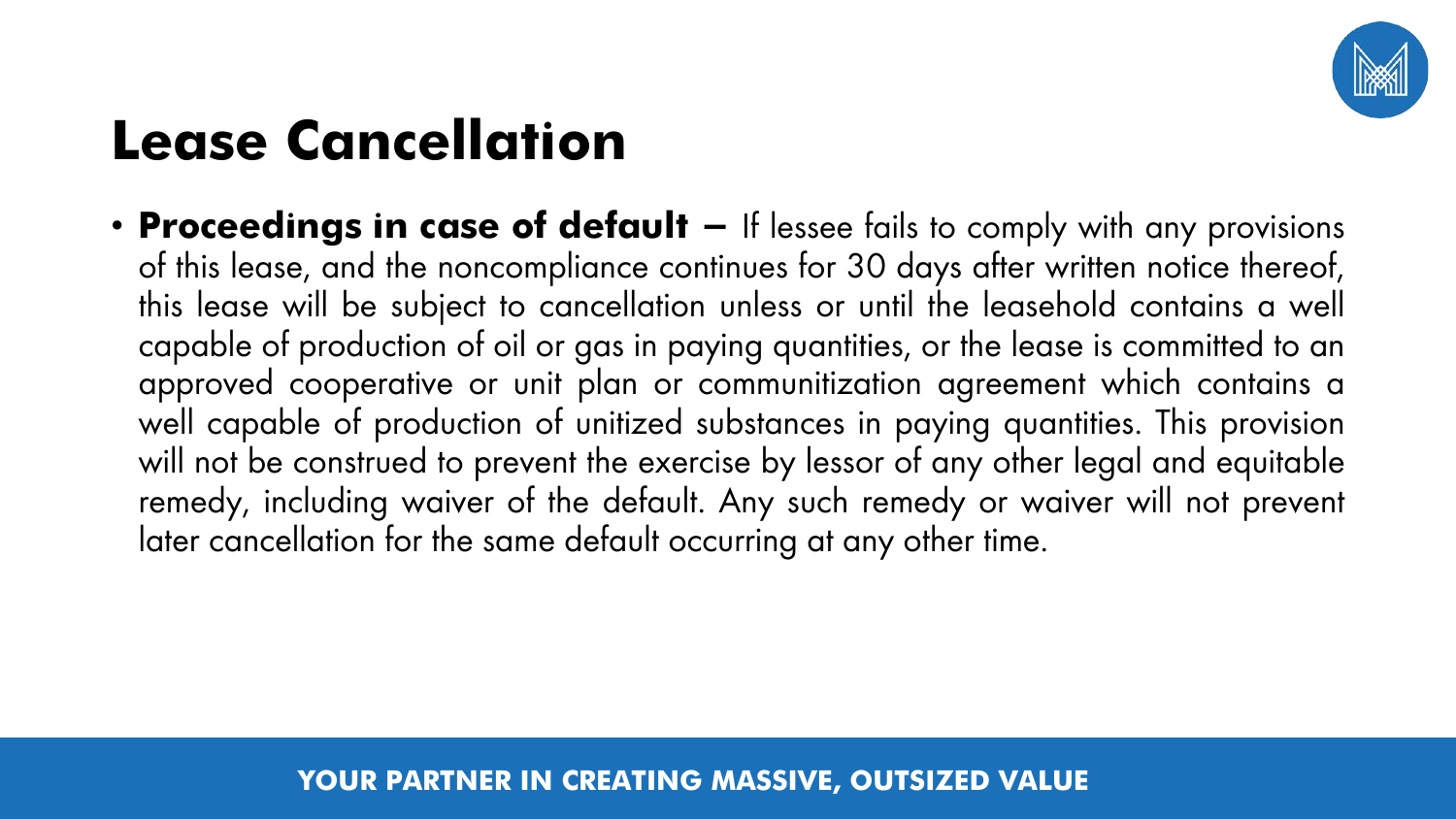

#### **Lease Cancellation**

• **22. FORFEITURE:** If Lessee shall fail or refuse to make the payment of any sum within thirty (30) days after it becomes due, or if Lessee or an authorized agent should knowingly make any false return or false report concerning production or drilling, or if Lessee shall fail or refuse to drill any offset well or wells in good faith as required by law and the rules and regulations adopted by the GLO, or if Lessee should fail to file reports in the manner required by law or fail to comply with rules and regulations promulgated by the GLO, the SLB or the Railroad Commission, or refuse the proper authority access to the records pertaining to operations, or if Lessee or an authorized agent should knowingly fail or refuse to give correct information to the proper authority, or knowingly fail or refuse to furnish the GLO a correct log of any well, or if Lessee shall knowingly violate any of the provisions of this lease, or if this lease is assigned and the assignment is not filed in the GLO as required by law, or if Lessee shall fail or refuse to execute and file a release as required under this lease and by GLO rules, the rights acquired under the entirety of this lease shall be subject to forfeiture by the GLO, and it shall forfeit same when sufficiently informed of the facts which authorize a forfeiture, and when forfeited the area shall again be subject to lease.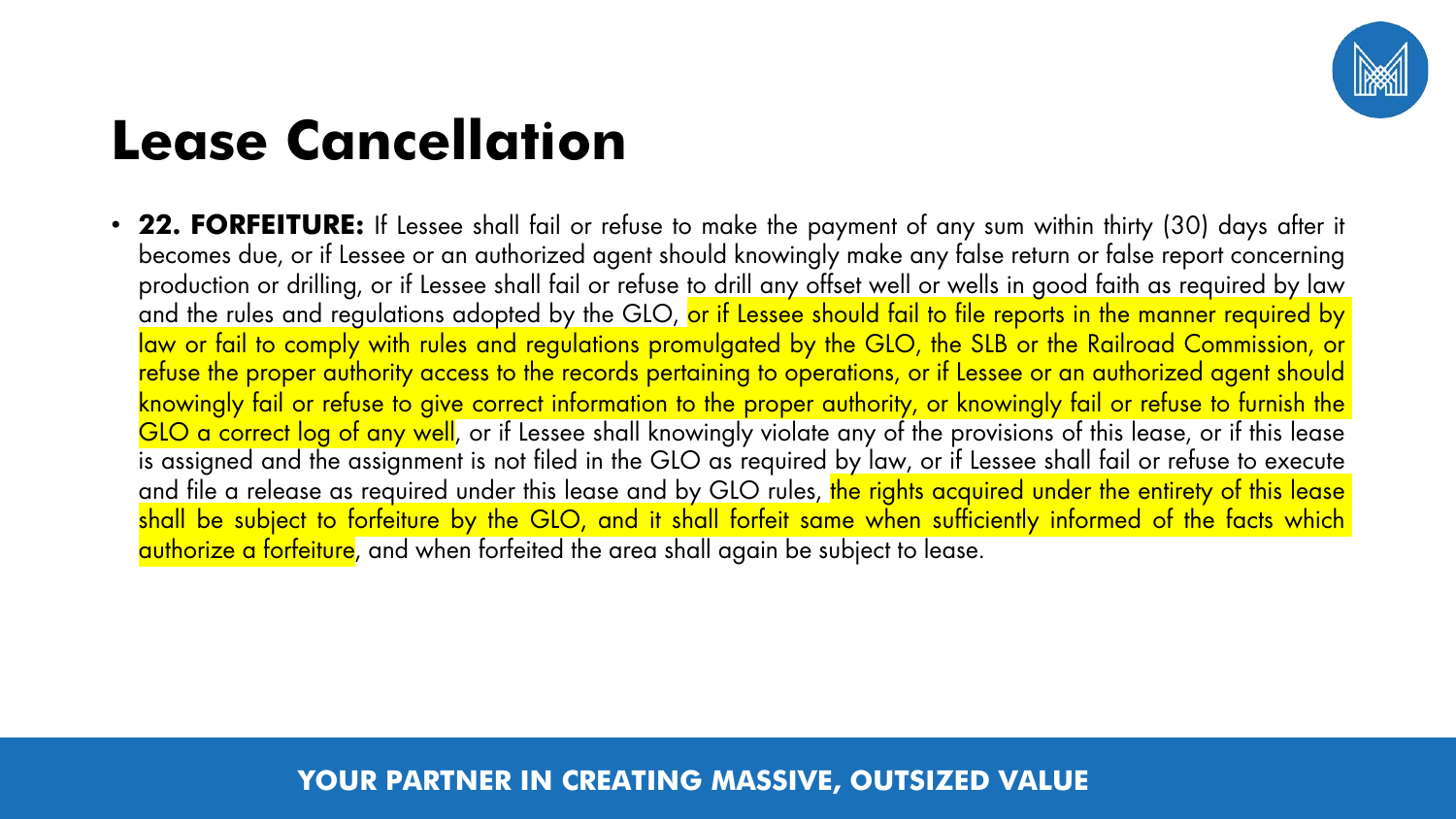

### **Lease Cancellation**

• MATERIALITY; CONFIDENTIALITY. Lessee's obligations to provide data and information under this Lease are material, and failure to comply with these provisions may result in monetary or other penalties, including default of this Lease after receipt of the notice detailed in Section 14.b. below. Lessor will protect and hold all information and data provided by Lessee pursuant to this Section 6 and this Lease in the strictest confidence as required by Texas and federal law.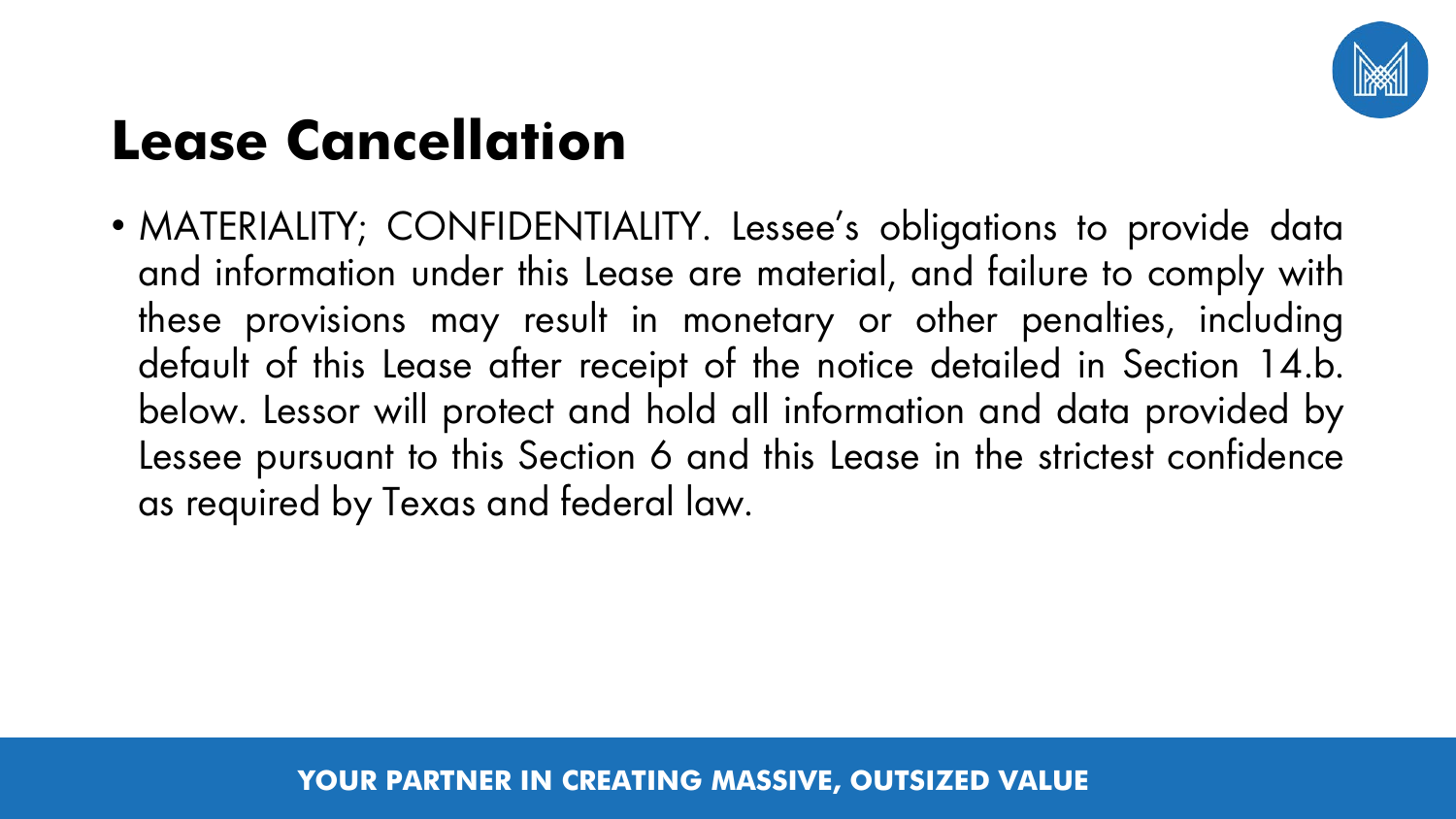

# **Liquidated Damages or Penalty?**

- Trafalgar House Oil & Gas Inc. v. De Hinojosa
	- Upon each failure of the LESSEE, its successors and assigns to comply with the foregoing "notice of assignment", said LESSEE, his successors and assigns shall jointly and severally forfeit and pay unto the Lessor the sum of ONE THOUSAND AND NO/100 (\$1,000.00) DOLLARS as **liquidated damages**.
	- Lease was assigned between Trafalgar House Oil & Gas Inc., Hamill Energy Co., and Linda D. Schibi, Trustee
	- Notification not provided
	- Trial court awarded liquidated damages
	- Court of Appeals affirmed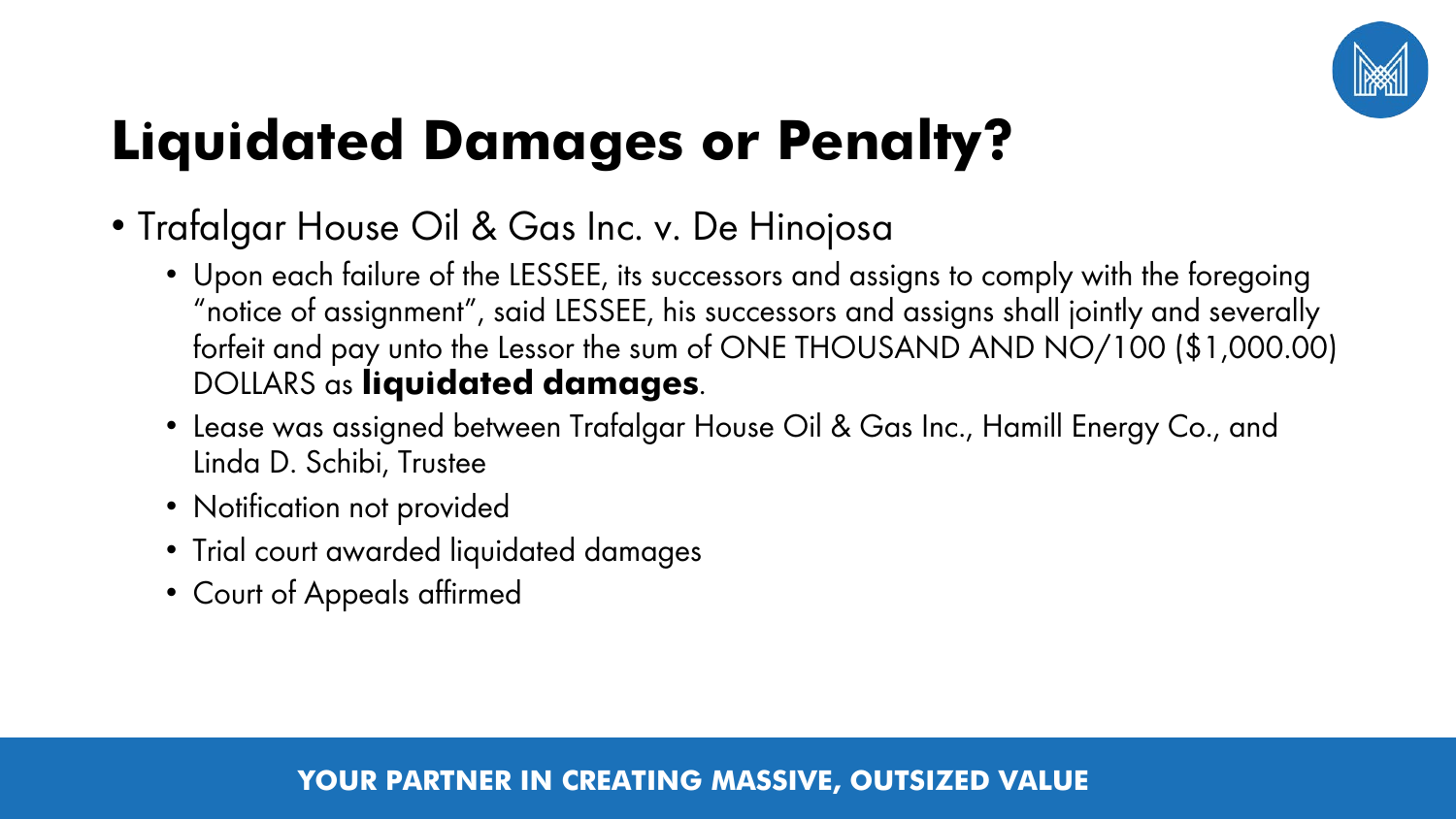

# **Liquidated Damages or Penalty?**

#### • Stewart v. Basey

- Distinguished by Trafalgar
- E. C. Stewart and wife, leased to respondent, James Marvin Basey, three store buildings on South Congress Avenue in the city of Austin
- The failure of Lessee to make said payment or payments or the breach of this contract otherwise by him shall render him liable to Lessors, as agreed liquidated damages, the sum of One Hundred Fifty (150) Dollars per month for each and every month of the unexpired term of this lease which shall become due and payable when the option to terminate this lease is exercised or at the time of the breach of this contract otherwise by Lessee if any.
- The violation of any term of this lease by either party hereto shall terminate the same at the option of the other.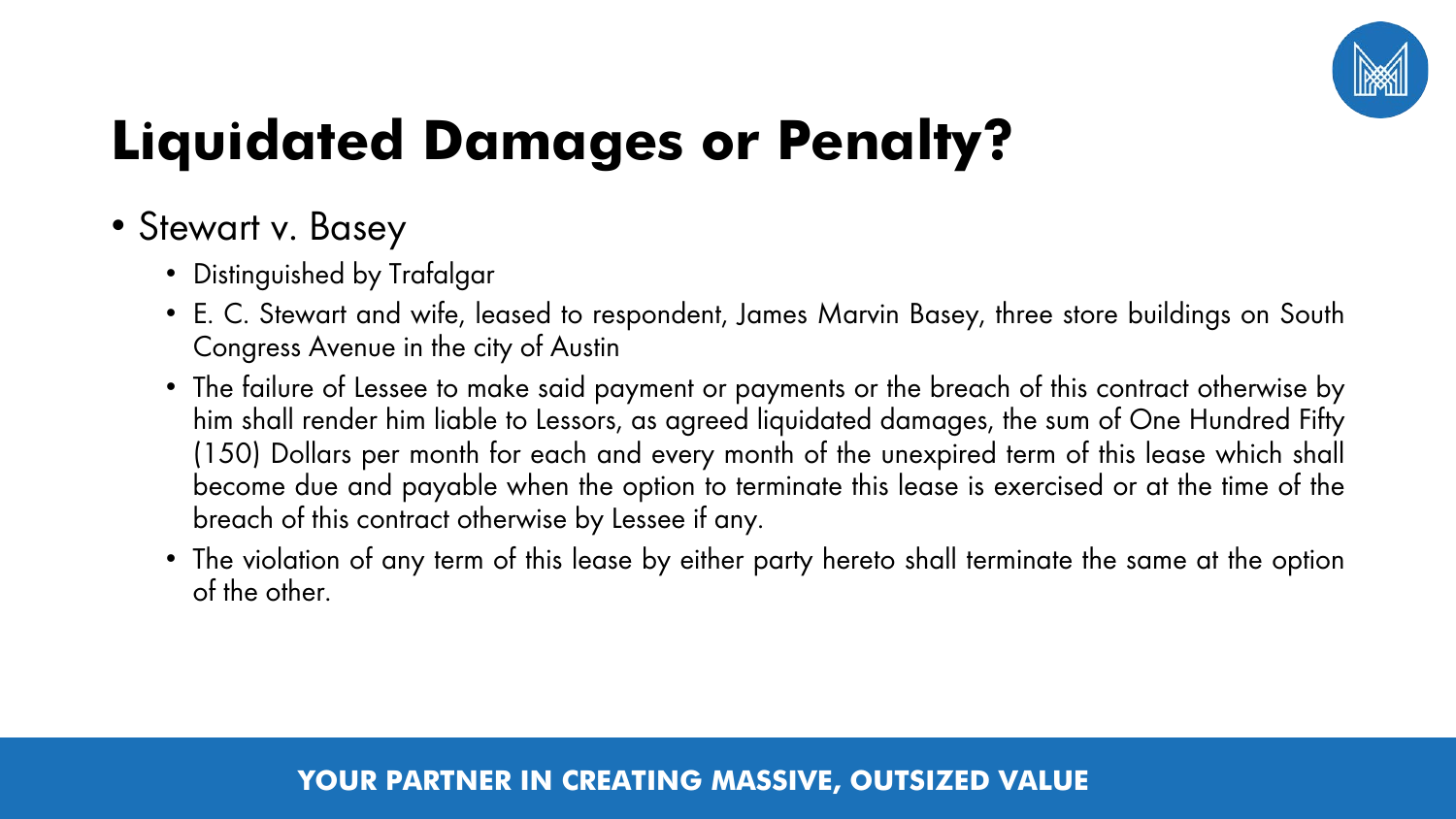

# **Liquidated Damages or Penalty?**

- Stewart v. Basey continued …
	- To be enforceable as liquidated damages the damages must be uncertain and the stipulation must be reasonable.
	- An agreement, made in advance of breach fixing the damages therefor, is not enforceable as a contract and does not affect the damages recoverable for the breach, unless
		- (a) the amount so fixed is a reasonable forecast of just compensation for the harm that is caused by the breach, and
		- (b) the harm that is caused by the breach is one that is incapable or very difficult of accurate estimation.
	- Since the contract provided the same reparation for the breach of each and every covenant, and since it would be unreasonable and a violation of the principle of just compensation to enforce it as to some of them, the provision for stipulated damages should be treated as a penalty.